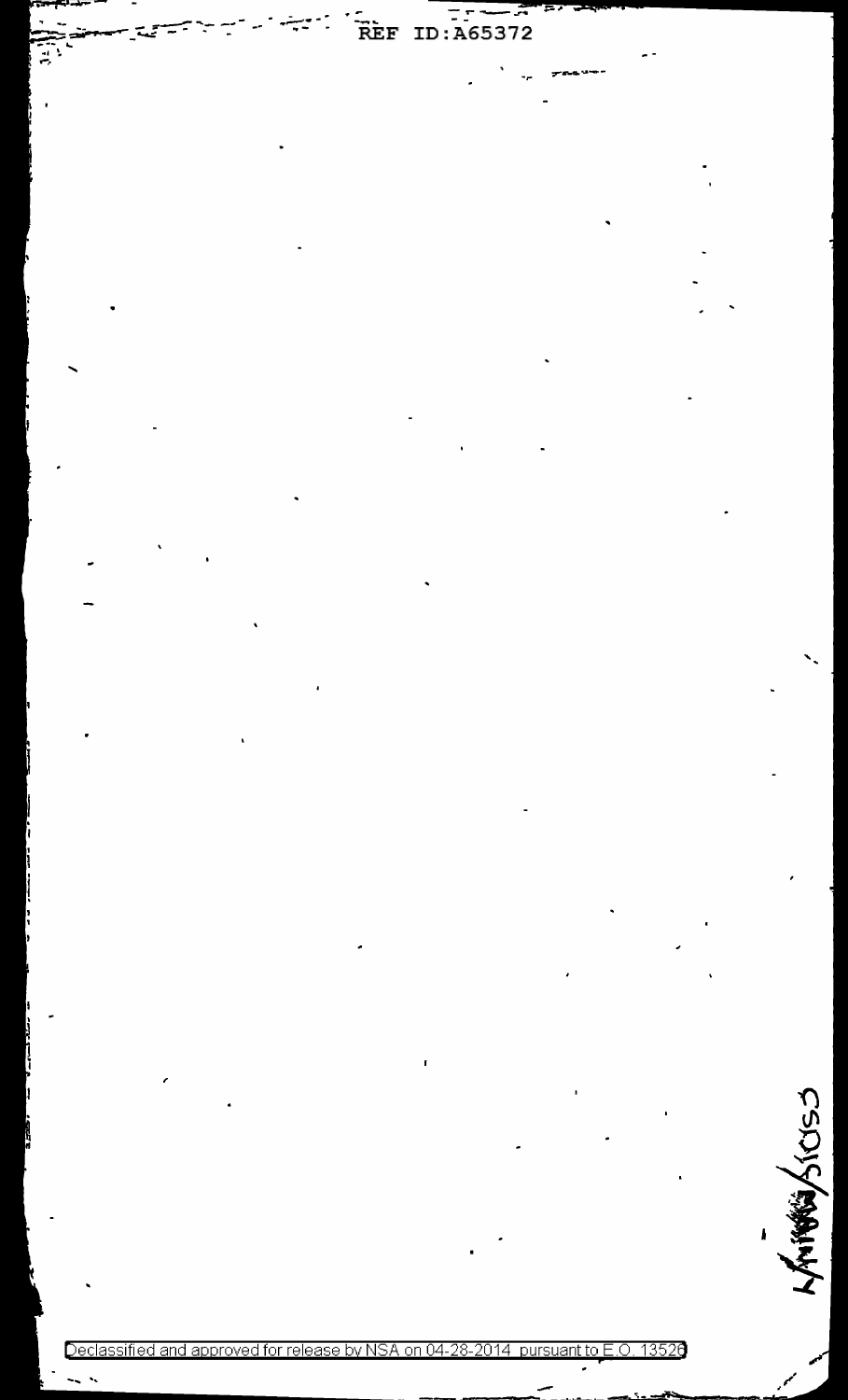REF ID: A65372 No interest whatever.  $NY-4$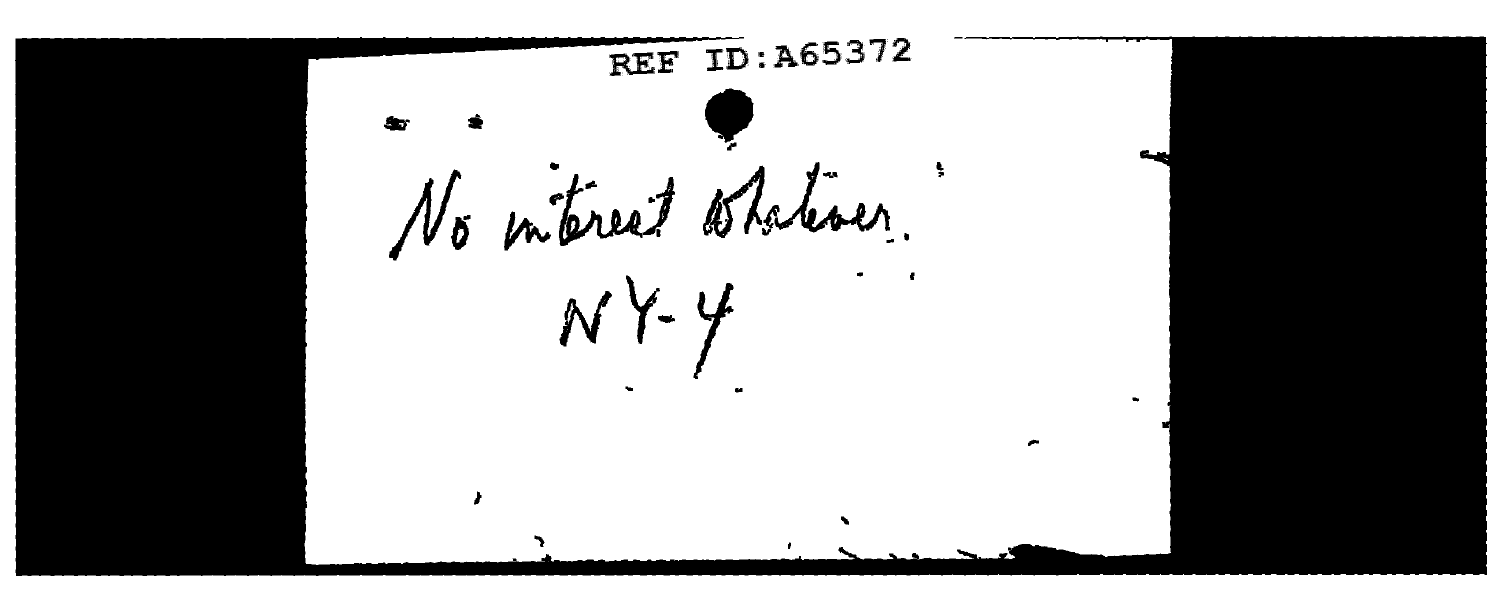**REF ID: A65372** 



OSDIC(Main)/Y 1'

 $Copy No:~$ 

<del>top Secre</del>t

## FIRST DETAILED HATERROGATION OF TANEL Guido

**Rank:** Pto S.JI MARCO DIVISION Unit: **Deserted;**  $5$   $\Delta$ ug  $44$ Interrogated: CSLIC, CMF, 26 Oct 44

Stl pert of Report ; W/T services and cipher of SAN MARCO Division (till beg Aug 44): Personalities

#### 1. **FREALBLE**

Source is 20 years old and was a naval draughtsman in civilian life. He was rounded up by the CO.RR in Mar 44 near LUCCA, and sent to GERMANY, where he was enrolled in the SAN MARCO Division. After tng at GRAVENWOEHR in W/T and capher with others put down for W/T work, Source was returning to ITAIX from GERMANY with where of the Div when on 5 Aug 44 the train was machinegunned near CASALE MONFERRATO by Allied aircraft. Source and some fifty others took advantage of the confusion to desert. On 13 Oct 44 Source gave himself up to Partisans in LUCCA. **Function : W/T operator** Reliability : Fair

#### $2<sub>o</sub>$ TRAINING IN GERMANY

W/T operators of all ranks in the Regtl Sigs Coy, 5th Regt, SAN MARCO Duv, were given about three months training at CRAFENWOEHR, near NUREMBERG, in why will 44. Operators were trained on "b", "d" and "g" sets.

They were also trained on enciphering and deciphering. The cipher to be adupted by the Div was Playfarr cripter: this was referred to by Source as "cifranic a chiave" (key capher)! Source understood that the Div was to begin using this cipher only after being put into the line in ITALY.

#### 3. WAT SERVICE IN SAN MARCO DIV

Note : Source had no experience of this in active service consitions.' Operators were told that the following would be put into operation in the field.

#### $(a)$ W/T Links

All traffic in the Div wa. to be on a one-frequency net ("collegamento stella"), hiv being the control for the three regts linked with Div HQ, each Regt for Bn I. e etc.

#### $(b)$ Sets

 $\mathbf{z}$ 

Inf were to use "d", engineers "b", and recee "g" sets. RT traffic to be on what Source called "Borta fonico".

#### $(\sigma)$ Type of traffic

The Div had instructions to use R'T when on def tasks, and W/T when attacking Call signs, consisting of two letters and one figure, were to change daily. Codenauss for R/T traffic, also changed daily, were to be names of trees, fish and ruit.

For the Playfair cipher to be used (see para 2), tables with ten dif erent kors were assued down to Coy HQ. The keys were to be changed every two hours, the mersage announcing a change of key being an all stations message, beginning with the collsign of control, and then reading :

Q group break hour of change in clear break figure (i.e. number of key to be used) broak ARSK.

The complete table, i.e. the composition of the ten boxes, was also to be changed periodically, but Source could not remember how often.

For description of cipher see App "A".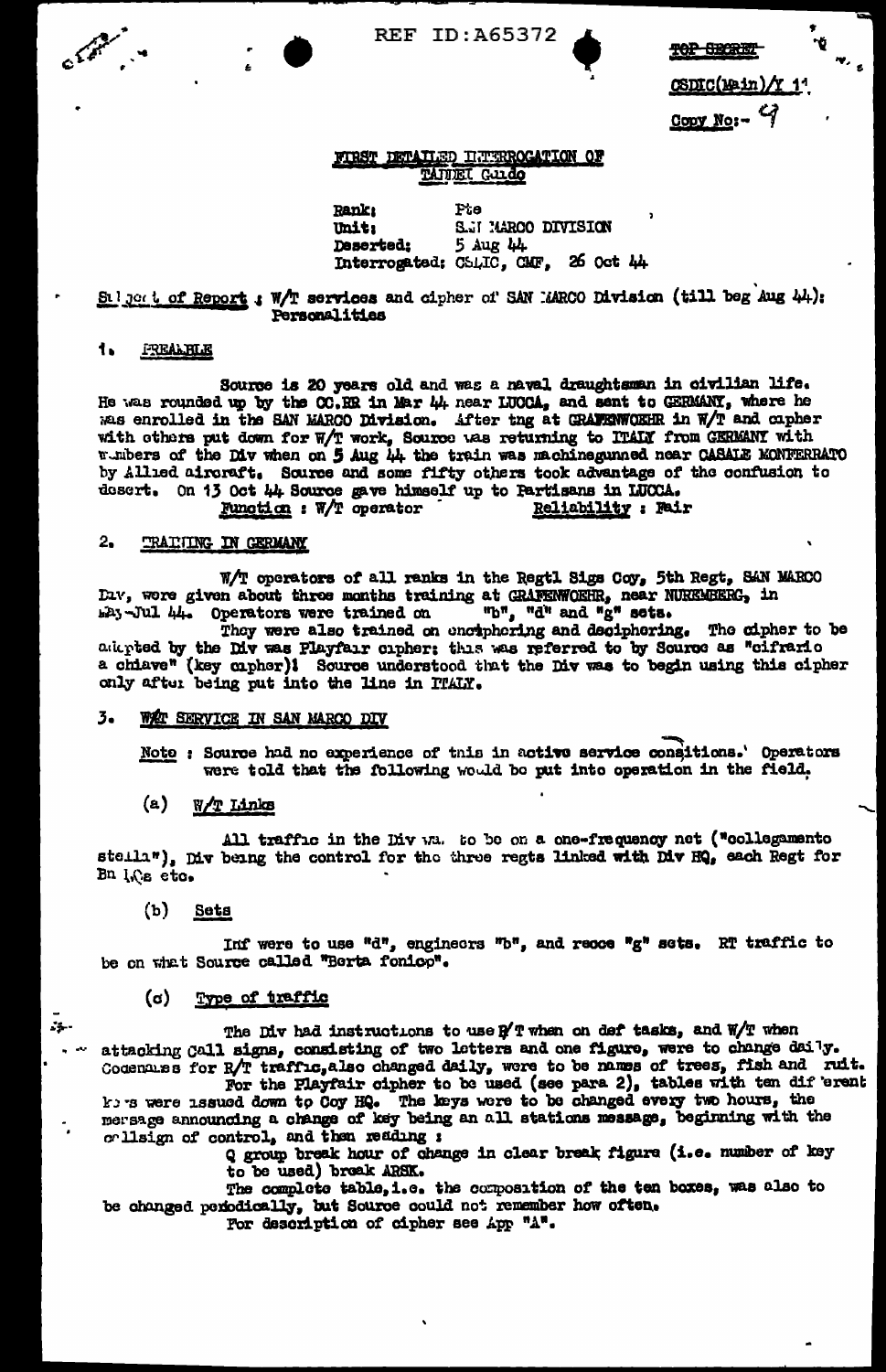

TOP SECRET

CSDIC(Main)/Y 11

÷

¢Ļ.

### PERSONALITIES 4.

 $\mathcal{L}$ 

 $\tilde{K}$ 

 $(a)$ Sigs offrs in SAN MARCO Div (bog Aug 44)

|    | Capt SERRACLIA        | Div Sigs offr               |
|----|-----------------------|-----------------------------|
|    | 2/Lt GASPEROTTI       | Regtl Sigs offr in 5th Regt |
| Lt | <b>MASCOLO Savino</b> | Sigs offr in Recoe Unit     |

 $(b)$ Cerman instructors at CRAFENWOFHR (and Jul 44)

2/Lt PACHLE or PAKLE<br>(formerly Sjt,Maj)

A.G.B.

×

Note: In future reports in the Te series will be known as "CSDIC(Main) /Y..." scries. Sarial numbering will continue as before.

7. G. Adams, Capi  $\sigma$  (R.P.F. EUWARDS) Lt.col.

Condt CSDIC, CMF.

 $\mathcal{N}$ ,  $\mathcal{N}$ ,  $\mathcal{N}$ ,  $\mathcal{C}_{\bullet}$ ,  $5$  rov  $44$ .

 $\mathcal{C}_{\bullet\bullet}$  ,  $\mathcal{P}_{\bullet}$ 

 $\frac{1}{2}$ 

 $\mathbf{r}$